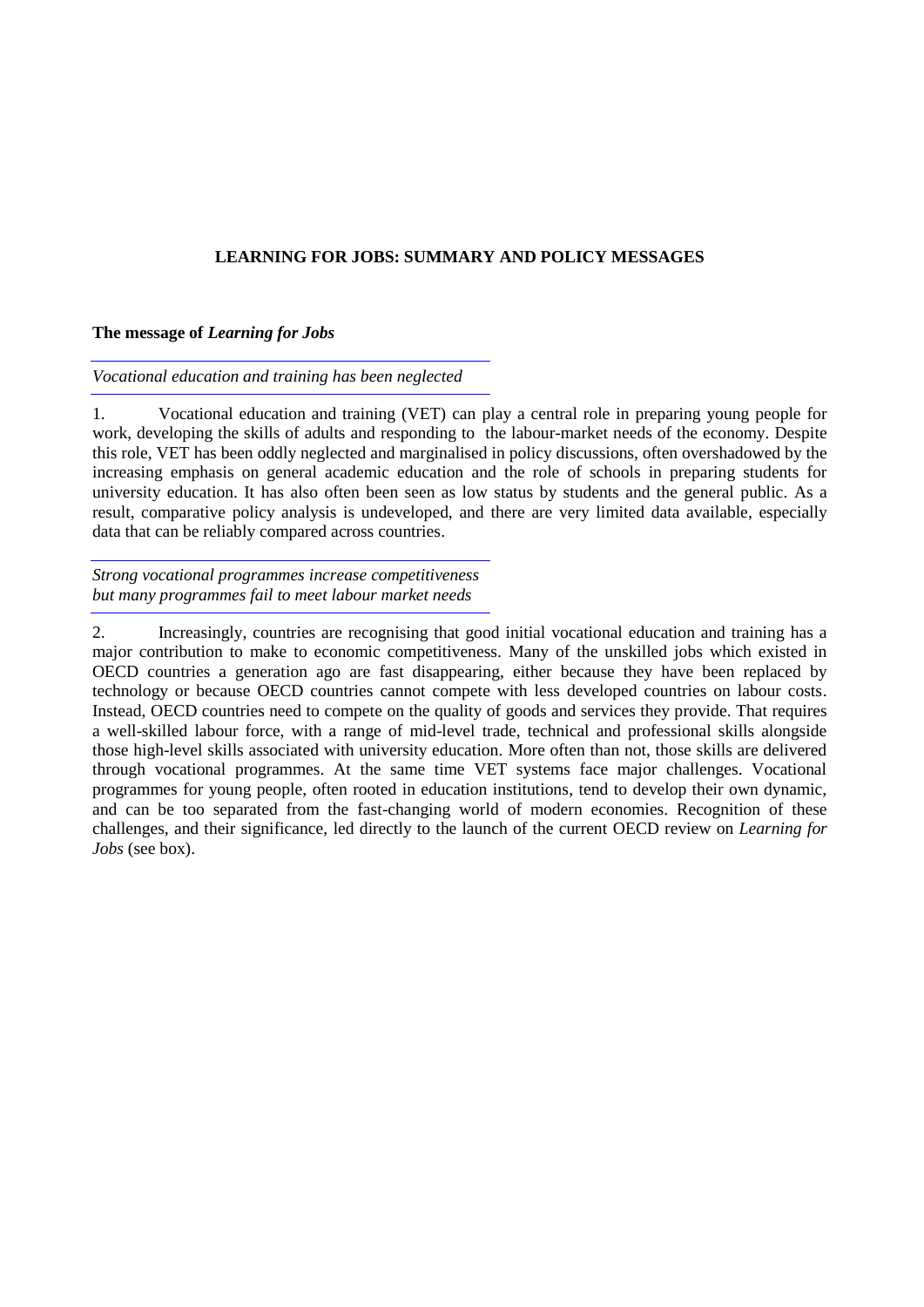#### **Learning for Jobs: the OECD review**

The review aims to bridge the gap between learning and jobs, by exploring how to make initial vocational education and training for young people respond better to labour market requirements. It therefore looks at initial VET in schools, colleges, workplaces and other institutions, offering policy messages for all OECD countries, alongside concrete advice on policy reform in reviewed countries. A programme of analytical work drew on evidence from all OECD countries, including a questionnaire on VET systems, literature reviews of previous OECD studies and the academic literature on topics such as costs and benefits, career guidance and VET during the economic crisis. The results of both the analytical work and the country reviews fed into this comparative report, of which an initial version was published on the OECD website in October 2009. A separate OECD exercise on 'systemic innovation in VET', was published as OECD (2009b), while the related *Jobs for Youth* review will be published at the end of 2010.

*Skills Beyond School,* a new policy review examining postsecondary vocational education and training will be launched by the OECD at the end of 2010.

See *[www.oecd.org/edu/learningforjobs.](http://www.oecd.org/edu/learningforjobs)*

Country policy reviews were carried out in Australia, Austria, Belgium (Flanders), the Czech Republic, Germany, Hungary, Ireland, Korea, Mexico, Norway, Sweden, Switzerland, the United Kingdom (England and Wales), and the United States (South Carolina and Texas) between the end of 2007 and 2010. Special studies were also conducted in Chile and the People's Republic of China. Canada, Denmark, Finland and the Netherlands have also contributed financially to the work.

*This review proposes reforms designed to bridge the gulf between learning and jobs*

3. This review makes a sequence of linked proposals to bridge the gulf between learning and jobs, and to connect initial vocational education and training for young people more fully to the needs of the economy. In summary, this means making sure that provision in vocational programmes reflects fastchanging employer needs, as well as student preferences and the inertia of existing provision. It means building a foundation of basic and transferable skills into vocational qualifications, to reflect a world of career flux and development rather than one job for life. It means renewal of the career guidance profession to deliver active guidance for all young learners, well-informed by knowledge of the labour market and vocational as well as academic pathways. It means ensuring that teachers and trainers in vocational programmes have up-do-date industry experience. It means making the fullest use of the workplace as a quality learning environment. It means better data, especially to show where learning leads to good jobs, and where it does not, and more consistent assessment and qualification frameworks to improve transparency of the system. Above all it means an effective partnership between government, employers and unions to ensure that the world of learning is connected at all levels with the world of work.

*The economic crisis has created new pressures*

4. A global economic crisis developed while this review was underway, casting a new and sometimes different light on the issues examined. Newer cohorts may find that hard pressed employers concerned by their immediate survival are less willing to offer workplace training. Fewer jobs mean that potential learners are keener to remain in, or take up full-time education and training. At the same time public expenditure pressures, sharpened by the crisis, make it harder to accommodate the increased demand. VET systems will also need to provide the skills needed for the future rather than the past – a particularly demanding challenge in the face of painful and rapid economic restructuring. Some opportunities may nevertheless emerge, for example to redeploy the practical skills of those leaving industry as teachers and trainers.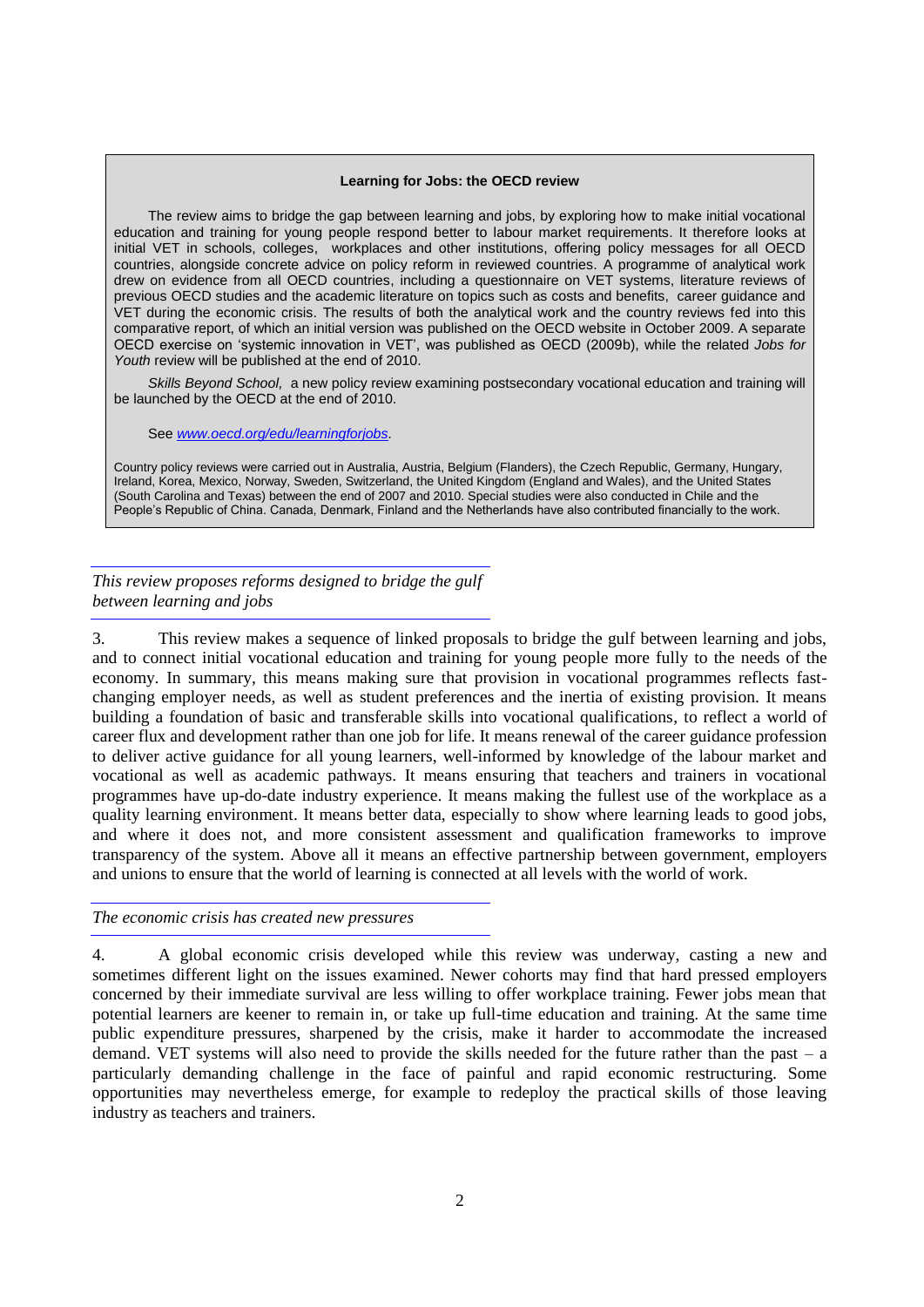### **Why and how should government support initial vocational education and training?**

*Public investment in initial VET can deliver good economic returns*

5. While governments provide basic education, much occupation-specific training is provided by employers. But there are some good arguments for governments to augment such provision with publicly supported vocational programmes for young people. A number of obstacles mean that employers, if left to themselves may not provide their own employees with sufficient training, particularly in transferable skills. Initial VET is designed to fill the gap by providing the needed skills, and research has shown that it can yield good economic returns from the public investment involved. Countries with strong initial VET systems, like Germany, have been relatively successful in tackling youth unemployment (see figure 1).



Ratio of the unemployment rate of 20-24 year-olds to those of adults (aged 25-64), 2008

**Figure 1 Relative unemployment of young adults** 

*Source:* OECD labour data base

*In some countries young teenagers enter vocational programmes; others leave it to the postsecondary phase*

6. If vocational training is to be a component of an education and training system for young people at what stage should it be introduced? In Austria would-be apprentices choose their target occupation during a pre-apprenticeship year when they are only 14 years old, and in many countries 14-16 year olds enter vocational programmes with a target occupation already chosen. Proponents argue that this engages young people who are less academically minded in practical tasks and supports their transition to work. Opponents point to the difficulty faced by adolescents in making considered career choices, and the way in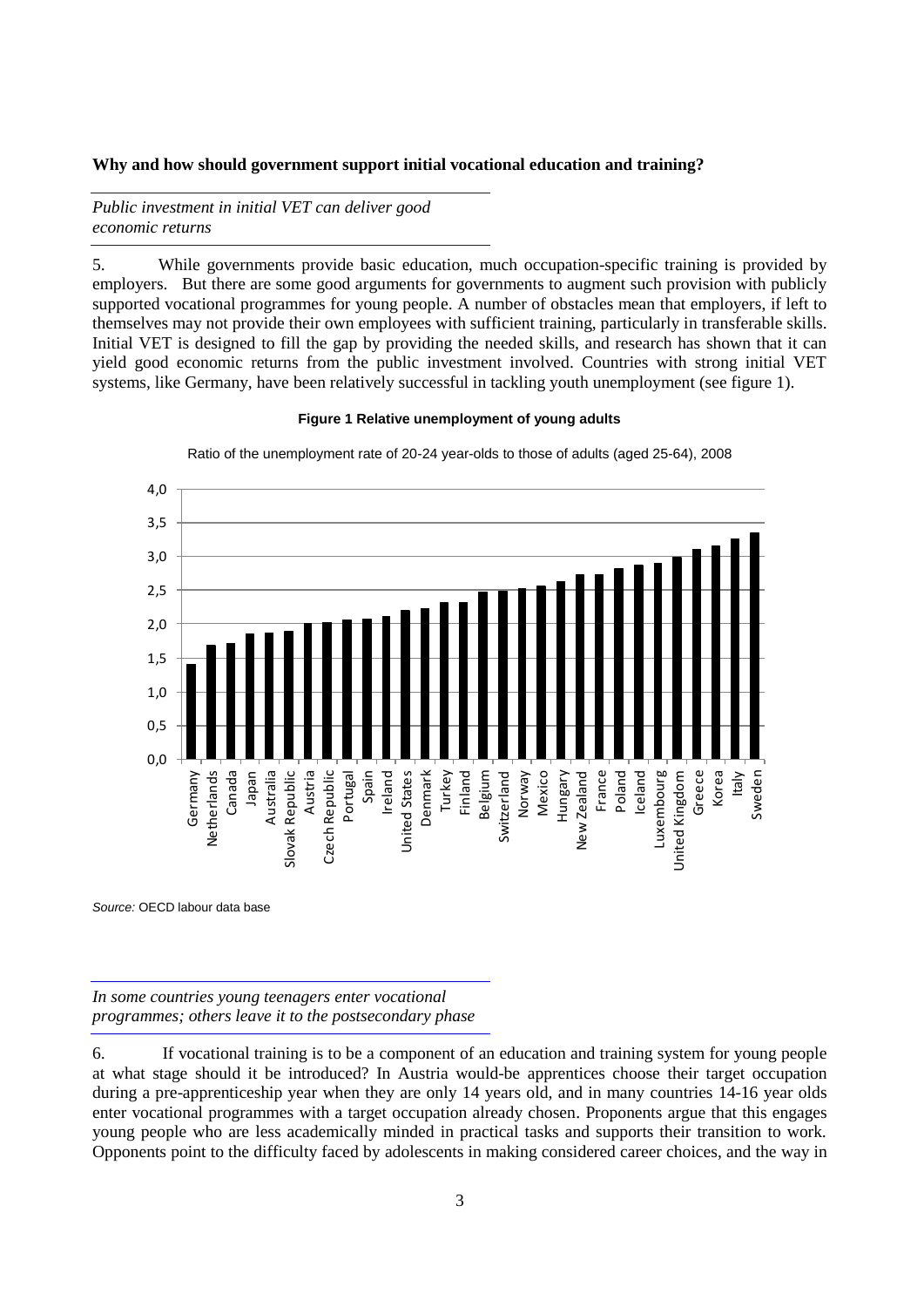which practical training at this stage can crowd out the broader academic skills that facilitate lifelong learning. Figure 2 reflects these differences of approach, with widely varying proportions of the cohort in vocational programmes at upper secondary level. At the opposite extreme to Austria, in the United States, although many high school students pursue some vocational programmes, they are very often modest programmes designed to explore career options, and occupational specialisation tends only to take place in postsecondary programmes, (if then).



#### **Figure 2. Vocational education and training as a share of the upper secondary sector (ISCED 3), 2006**

*Source*: OECD (2008), *Education at a Glance 2008: OECD Indicators*, Table C1.1, OECD, Paris.

Note: These figures exclude the many programmes which include vocational or technical options and modules, but not in sufficient weight to be classified by the country as vocational education and training programmes. Figures for New Zealand and the United States are excluded, recognising, in the United States, the rather different approach to vocational education and training in US high schools (see box 1.3).

Note: In Hungary, the Ministry of Education assesses the share of students participating in vocational training schools/institutions as 23% in 2007/8.

*Alongside immediate job skills VET students need the wider competencies to sustain career development*

7. In the 21<sup>st</sup> century, those entering the labour market need immediate job skills, but they also need a range of career and cognitive competences that will enable them to handle changing jobs and career contexts and to sustain their learning capacity. Nearly all countries report substantial career flux and development, so that those vocationally trained for one job often find their way into others. Programmes involving early specialisation therefore need to be balanced by sufficient attention to general academic skills, as well as other wider soft competencies, to provide the foundation for lifelong learning, effective citizenship, and a successful career. Workplace learning can play an important role here, since workplaces are a favourable learning environment for the development of many soft skills, and the blend of school and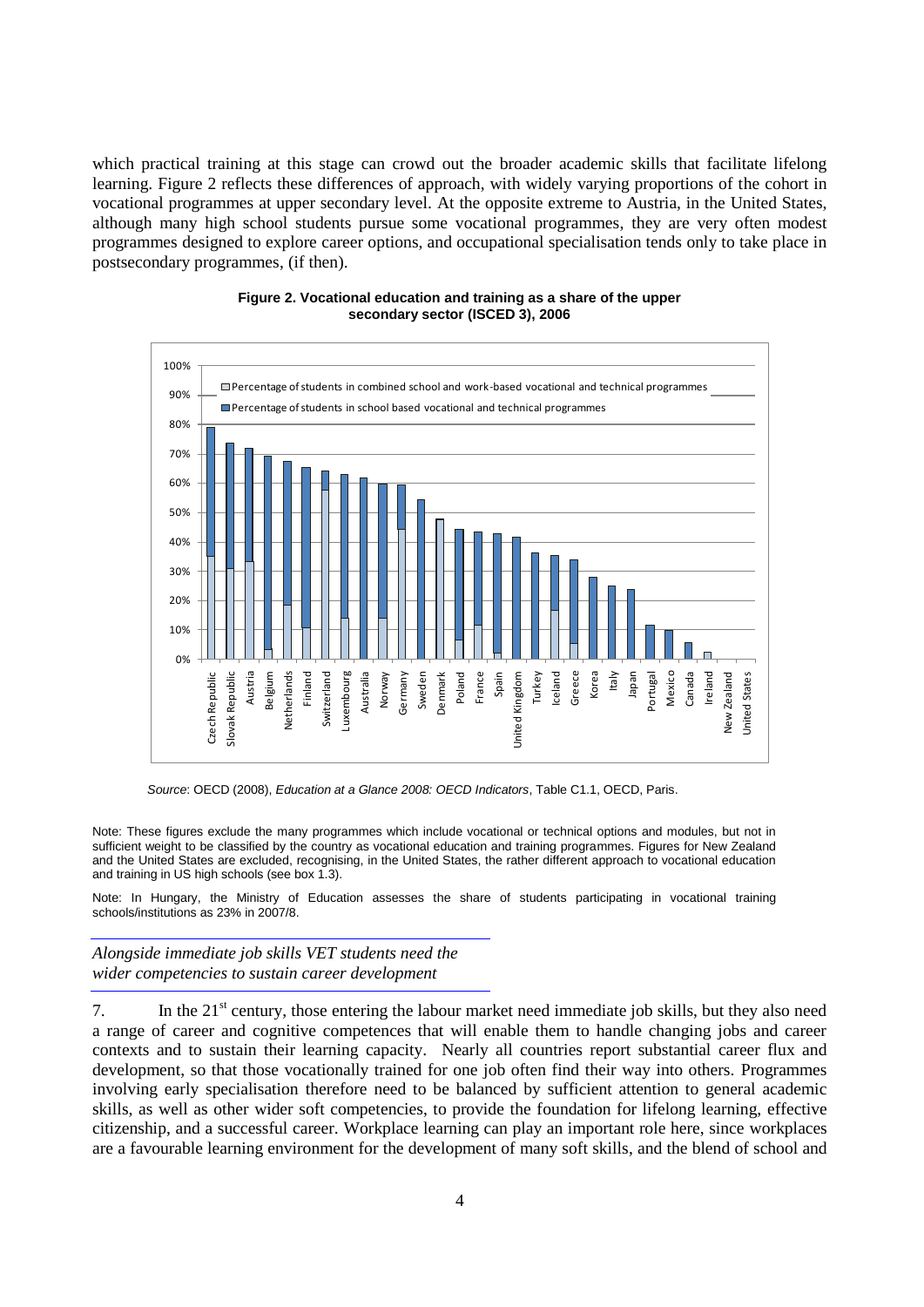workplace learning is a powerful and effective method of preparing young people for jobs. Such approaches, including the dual system, have a particular value when labour markets are highly regulated, and they do appear very effective at securing smooth initial transitions into the labour market, as highlighted in the OECD *Jobs for Youth* review.

*Upper secondary vocational programmes often need to prepare students for further study as well as for jobs*

8. Historically, many vocational programmes were conceived as a stepping stone to a single target occupation. But increasing educational opportunities have challenged this. More and more young people, including students in vocational programmes, now expect to enter tertiary and other postsecondary education. For example one-quarter of Dutch upper secondary vocational students continue into tertiary VET, and around three-quarters of Korean upper secondary vocational students do so. To reflect this new reality, such programmes must be designed not only to prepare students for the labour market, but also for entry into tertiary education. This means ensuring sufficient attention to general academic skills as well as practical skills, in these programmes.

*Numeracy and literacy skills require systematic assessment to provide support for those who need it* 

9. Among general academic skills, numeracy and literacy are of increasing importance in the labour market, and weaknesses in these fields are very common among those in vocational programmes. Such problems (often unrecognised) may increase the risk of drop-out, and reduce the prospect of further career development and lifelong learning. Vocational programmes need to give sufficient weight to these skills, and students should be systematically assessed at the point of entry to vocational programmes so as to ensure a basic minimum of skills and identify those in need of targeted support.

# **Meeting the needs of the labour market**

*The mix of provision in vocational programmes needs to balance student preference and employer demand*

10. All VET systems need mechanisms to make sure that the number of people trained in different occupations matches labour market needs - so that, for example, the number of trainee plumbers for example, matches the demand for plumbers. Student preferences are relevant, but such preferences on their own are usually not enough. And while employer needs are important it is not always easy to establish what those needs are, or how they will evolve. Publicly funded provision needs to serve the interests of the whole society by balancing student preference and employer demand. Ideally, vocational programmes should include an element of workplace training because, apart from the learning benefit, employers' willingness to provide such workplace training reflects labour market demand for the skills acquired in the VET programme.

*But this balance also depends on the funding provided by government, student and employers*

11. The mix of provision should also reflect the (informed) career preferences of students particularly if students bear all or most of the costs. Conversely, where employers fund the training, they will naturally expect to decide what is taught. Between these two extremes, there are many models of mixed support for training from government, students and employers.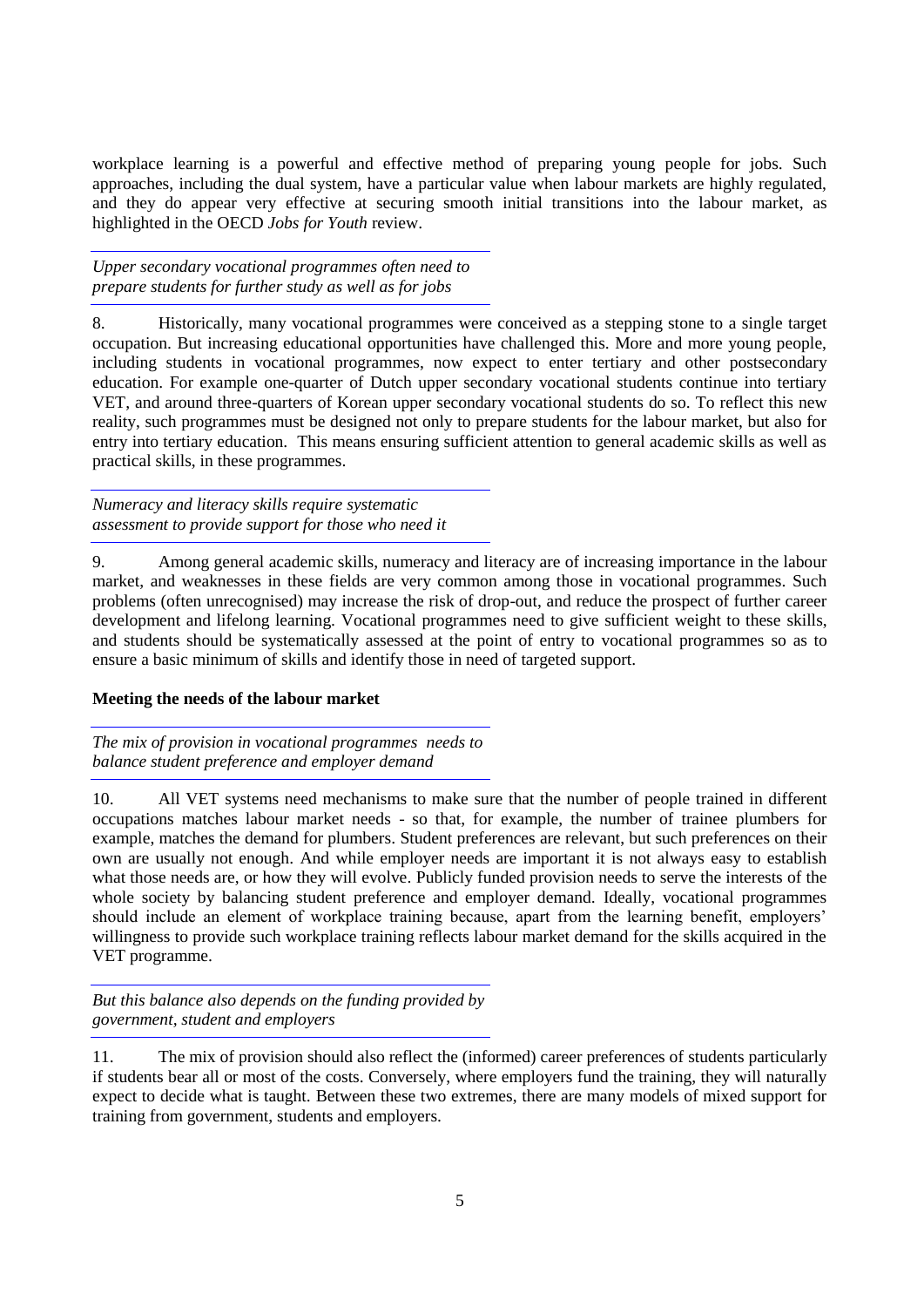# **Career guidance**

*As careers diversify, career guidance is becoming both more important and more challenging*

12. More complex careers, with more options in both work and learning, are opening up new opportunities for many people. But they are also making decisions harder as young people face a sequence of complex choices over a lifetime of learning and work. Helping young people to make these decisions is the task of career guidance.

*But career guidance has serious weaknesses in many OECD countries.*

13. But in many countries career guidance faces a number of challenges: too often those offering guidance are inadequately acquainted with labour market issues, with career guidance sometimes playing a subsidiary role to psychological counselling; guidance services can be fragmented, under-resourced and reactive, so that those who need guidance most may fail to obtain it; advice sometimes lacks objectivity because guidance personnel are based in education institutions with a pro-academic bias; relevant labour market information is not always available or readily digestible and comprehensible; and the evidence base on 'what works' in careers guidance is too weak.

*Career guidance needs to be coherent, well-resourced, proactive, objective, and well-supported by evidence.* 

14. Where such weaknesses exist substantial reforms are required. There needs to be a coherent guidance profession, with personnel experienced in labour market issues and separated from psychological counselling. Guidance needs to be adequately resourced, with some assurance of pro-active one-to-one delivery of guidance at key career decision points. Guidance personnel need to have an independent base to underpin their objectivity rather than being part of teaching institutions, and they need to be able to call on a wide range of information and web-based material. Strong links between schools and local employers are very important means of introducing young students to the world of work. The whole needs to be underpinned by a stronger base of evaluation evidence.

## **Effective teachers and trainers**

*VET teachers and trainers need to be familiar with the modern workplace*

15. As in general education, the key element in a good vocational programme is good teachers. As the current workforce ages, many countries are facing a shortage of teachers and trainers in VET institutions. Some teachers and trainers also lack recent workplace experience. Flexible pathways of recruitment should be encouraged, designed to facilitate the entry of those with industry skills into the workforce of VET institutions. Part-time working should also be promoted, with trainers in VET institutions working part-time in industry, thus sustaining their industrial know-how.

*In industry, those who supervise trainees and apprentices need preparation for the task*

16. In industry, a different problem emerges. Trainers and supervisors of apprentices and trainees in companies often have no specific pedagogical training or other preparation, although research evidence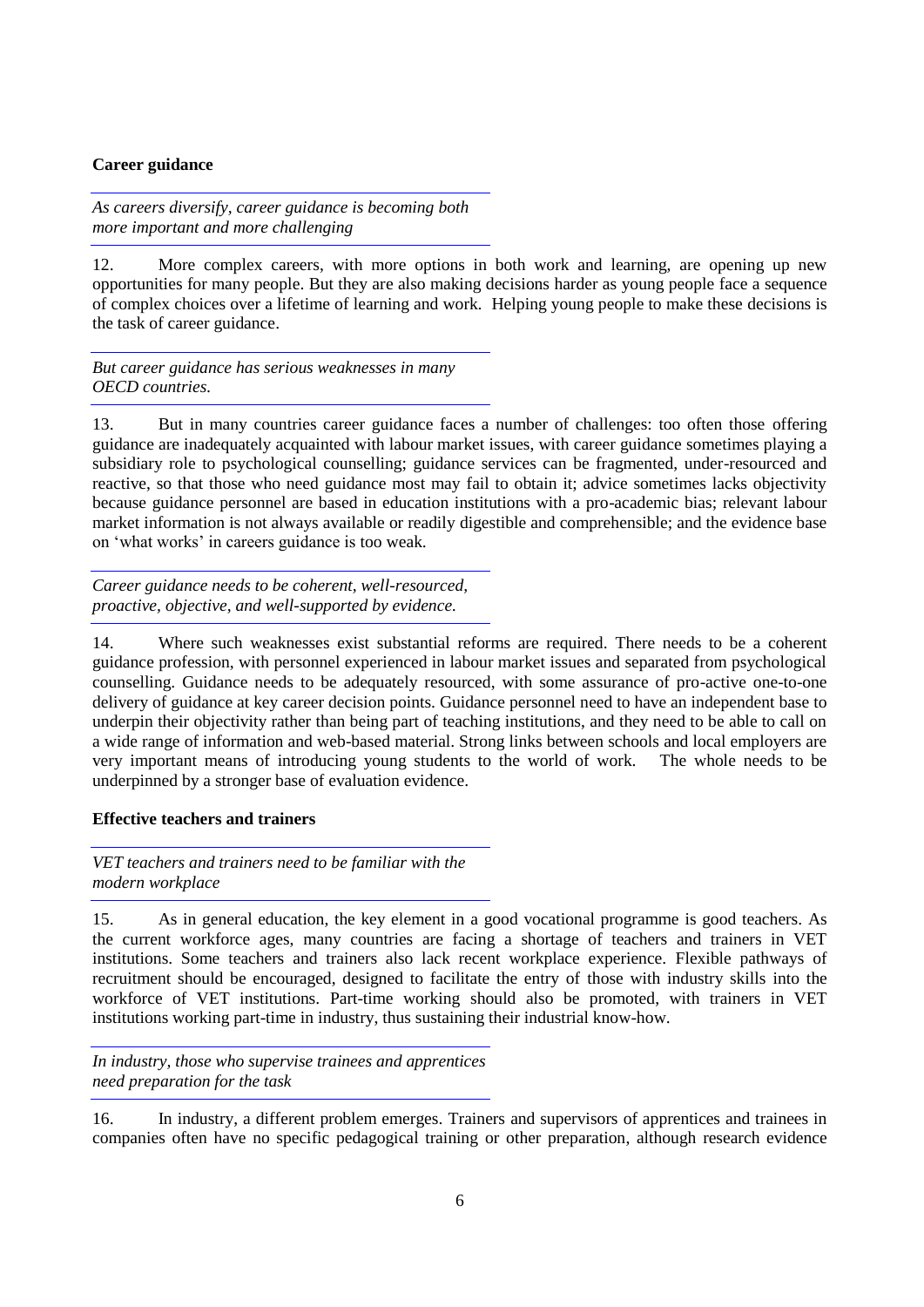shows that such preparation has positive outcomes. Appropriate pedagogical and other preparation for supervisors of interns, trainees and apprentices in workplaces should be provided, adapting the level of preparation to the nature of the workplace learning being provided.

# **Workplace learning**

*All VET systems need to take full advantage of workplace learning*

17. Most vocational programmes involve some element of workplace learning, although sometimes this component is small or even non-existent. Workplaces provide a strong learning environment, developing hard skills on modern equipment, and soft skills through real world experience of teamwork, communication and negotiation; workplace training facilitates recruitment by allowing employers and potential employees to get to know each other, while trainees contribute to the output of the training firm. Workplace learning opportunities are also a direct expression of employer needs, as employers will be keenest to offer those opportunities in areas of skills shortage. Apprenticeship – one common model of workplace training – can be an outstandingly effective form of vocational training. Collectively, these arguments are so powerful that all VET systems should aim to make substantial use of workplace training.

*Quality control of workplace learning is essential*

18. The benefits of workplace learning depend on its quality. In the absence of quality control, workplace training opportunities for young people can degenerate into cheap labour, or involve very narrow and firm-specific skills. Quality control may involve contractual arrangements setting out the rights and obligations of trainee and employer, inspections, self-evaluation and effective assessment of the skills acquired through training.

*A range of incentives help to sustain the commitment of students and industry to workplace learning*

19. Workplace learning also requires adequate support and interest from both industry and students. This means adequate incentives for employers to offer training places,. Countries use many types of financial incentives, including direct subsidies, special tax breaks and arrangements to share the burden of training between a group of enterprises. In the aftermath of the financial crisis, and an economic downturn in many OECD countries, special support measures have sometimes been necessary.

# **Tools to support the vocational education and training system**

*VET systems need to engage key stakeholders, and the information to make the system transparent.* 

20. VET systems do not exist in isolation; their effectiveness depends on their links to the labour market. This implies two types of supporting arrangements. First we need tools to engage the key stakeholders in VET – in particular so that employers can explain the skills that they need, and negotiate the provision of these skills with other stakeholders. Second we need information tools so that the value of vocational programmes of study can be identified, recognised and analysed. These information tools include qualification frameworks, systems of assessment, and data and research.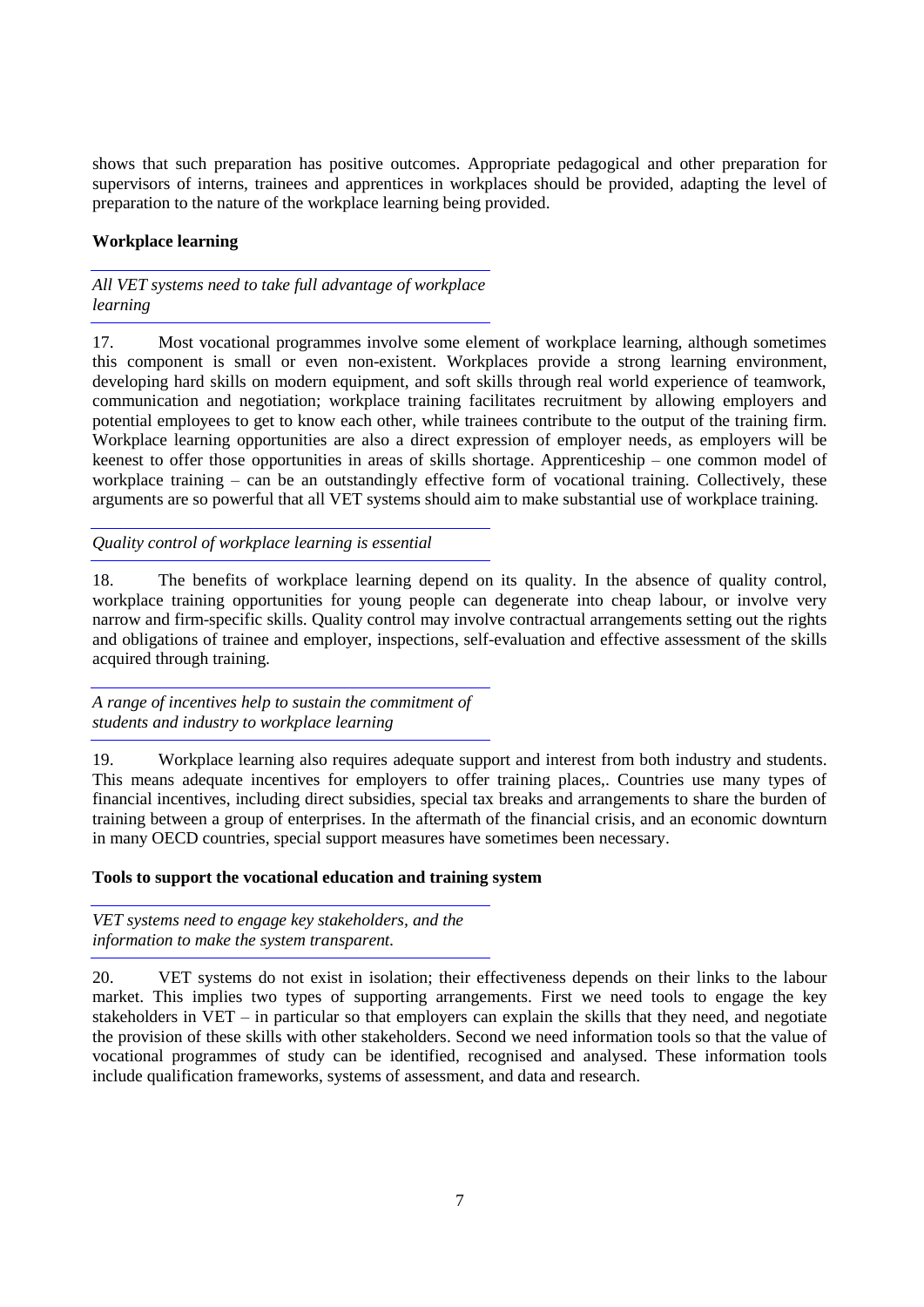*Strong institutions are needed to engage employers, unions and the interests of students in VET*

21. The engagement of employers and unions is necessary to ensure that the organisation and the content of vocational programmes meets the needs of employers, students and indeed the wider economy. Typically this means a set of interconnected institutions at national, regional and sectoral levels, engaging the VET system with employers in particular, with clear responsibilities for different elements in the VET system.

*Qualifications frameworks can be useful to VET systems, but they need to be linked to other measures*

22. Many countries are currently implementing qualification frameworks, or have done so recently. In principle, such frameworks can make VET systems more transparent, so that the value of different qualifications can be more clearly recognised by students, employers and other stakeholders. Strong frameworks should, in principle, facilitate lifelong learning, and improve access to higher level education. But they need to be underpinned by a strong methodology for allocating qualifications to levels, supported by key stakeholders, and backed by complementary measures to unify the VET system and improve transitions in the educational system. Implementing a qualifications framework might therefore be best seen as part of a wider approach to quality and coherence in VET provision.

*A standardised assessment for VET qualifications ensures consistency in standards*

23. Assessments of core academic skills in schools, and the use of such assessments to evaluate both students and how well they have been taught, are now a matter of intensive debate. Assessments of occupation-specific skills have received less attention, but the issues remain similar. A standardised national assessment for VET qualifications can help to ensure consistency in the *mix* of skills acquired and in the *level* of skills necessary, allow competencies to be acquired in diverse ways, encouraging innovation and efficiency in the acquisition of skills and providing a clear basis for recognition of prior learning.

*Better data, particularly on the labour market outcomes of VET, are vital.*

24. Information supports the link between vocational education and training and the labour market. It allows students to see their way through a training programme into the labour market, employers to understand what potential recruits have learnt in a programme, and policy makers and training institutions to see whether their graduates are obtaining relevant work. Better information might be provided either through one-off surveys of those leaving VET to establish labour market outcomes, or by tracking cohorts of individuals through VET into employment to map out career histories. Such data need to be supported by the institutional capacity to analyse and make use of the data – for example in national VET research centres.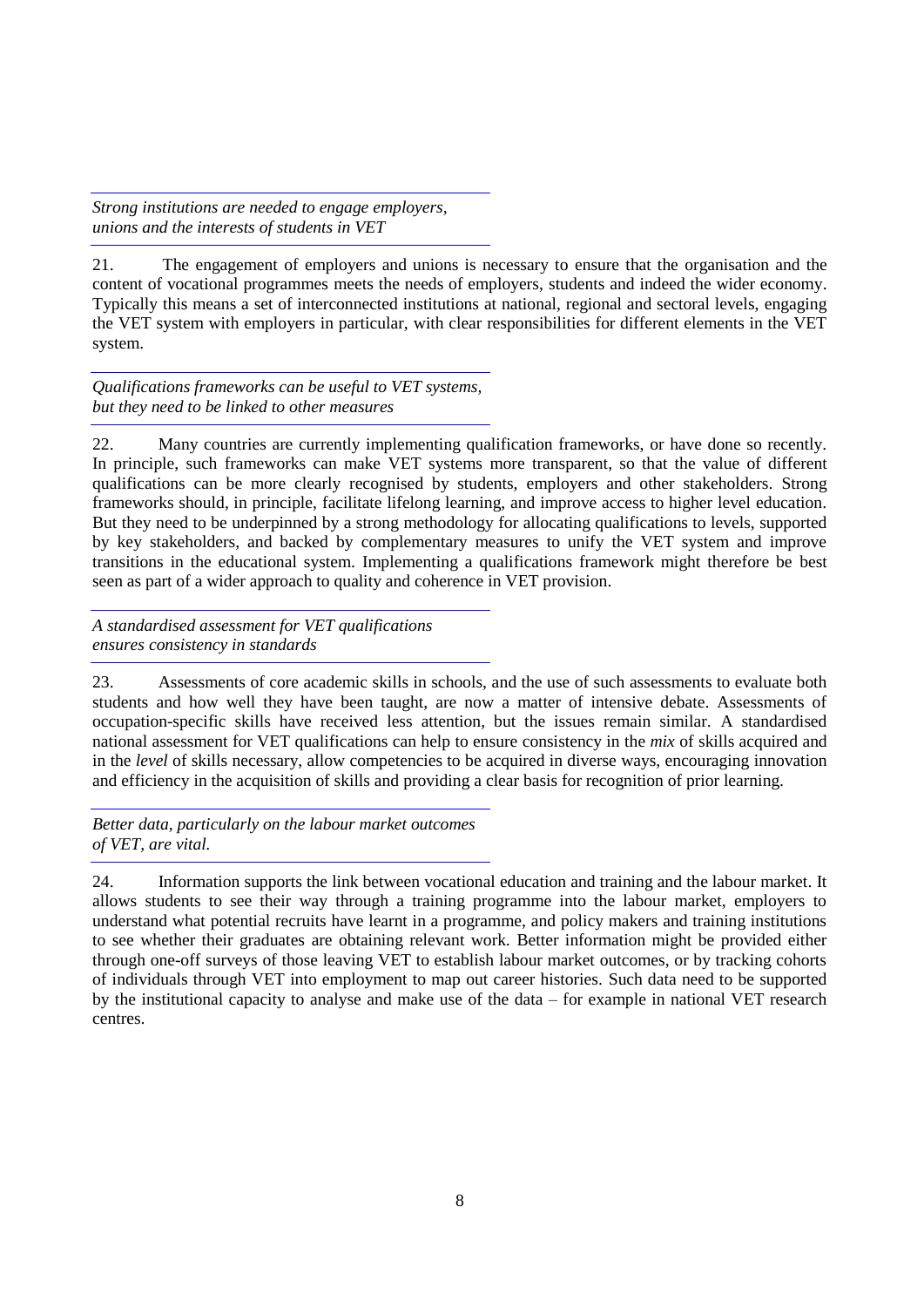## **Policy recommendations**

### *Provide the right mix of skills for the labour market*

- 1. For vocational programmes beyond secondary level, share the costs between government, employers and individual students according to the benefits obtained.
- 2. Provide a mix of VET training places that reflect both student preferences and employer needs. Achieve this through the provision of workplace training and through planning and incentive mechanisms.
- 3. Engage employers and unions in curriculum development and ensure that the skills taught correspond to those needed in the modern workplace.
- 4. Through VET systems, provide young people with the generic, transferable skills to support occupational mobility and lifelong learning, and with the occupationally-specific skills that meet employers' immediate needs.
- 5. Ensure all students in vocational programmes have adequate numeracy and literacy skills to support lifelong learning and career development. Identify and tackle weaknesses in this area.

*Reform career guidance to deliver well-informed career advice for all*

- 1. Develop a coherent career guidance profession, independent from psychological counselling and wellinformed by labour market information.
- 2. Provide adequate resources for guidance and pro-active delivery.
- 3. Ensure an independent base to support objective career guidance.
- 4. Provide good sources of information about careers and courses.
- 5. Build a comprehensive framework of guidance through partnership with employers.
- 6. Ensure that career guidance initiatives are properly evaluated.

*Ensure teachers and trainers combine good workplace experience with pedagogical and other preparation*

- 1. Deliver sufficient recruitment of teachers and trainers for VET institutions, and ensure this workforce is well-acquainted with the needs of modern industry. To this end:
	- Encourage part-time working, with trainers in VET institutions spending some of their time in industry.
	- Promote flexible pathways of recruitment. Facilitate the entry of those with industry skills into the workforce of VET institutions through effective preparation.